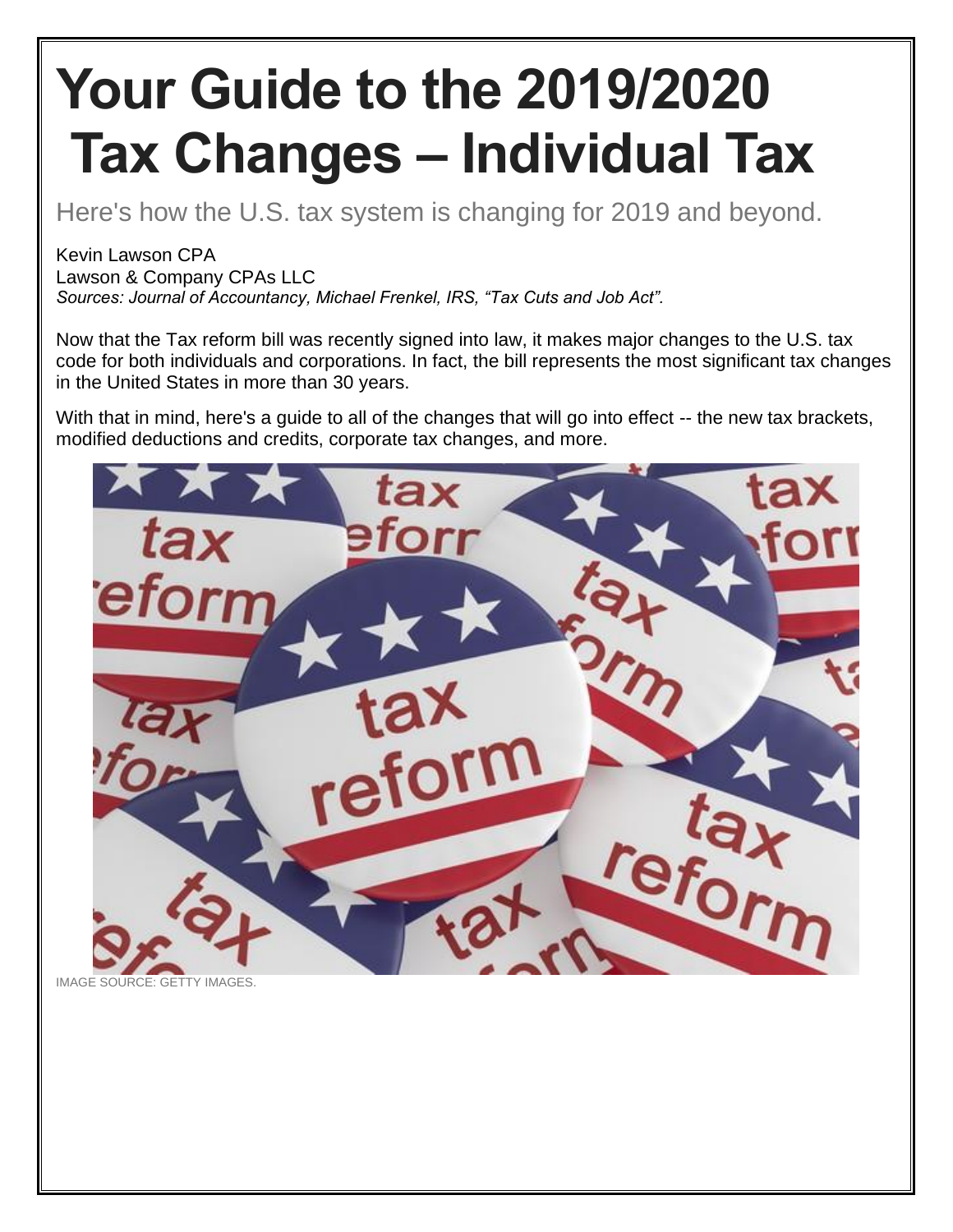## **The 2019 tax brackets**

| <b>Marginal Tax</b><br>Rate | <b>Single</b>            | <b>Married Filing</b><br><b>Jointly</b> | <b>Head of Household</b> | <b>Married Filing</b><br><b>Separately</b> |
|-----------------------------|--------------------------|-----------------------------------------|--------------------------|--------------------------------------------|
| 10%                         | \$0-\$9,700              | \$0-\$19,400                            | $$0-$13,850$             | \$0-\$9,700                                |
| 12%                         | \$9,700-\$39,475         | \$19,050-\$78,950                       | \$13,850-\$52,850        | \$9,700-\$39,475                           |
| 22%                         | \$39,475-\$84,200        | \$78,950-\$168,400                      | \$52,850-\$84,200        | \$39,475-\$84,200                          |
| 24%                         | \$84,200-<br>\$160,725   | \$168,400-<br>\$321,450                 | \$84,200-<br>\$160,700   | \$84,200-<br>\$160,725                     |
| 32%                         | \$160,725-<br>\$204,100  | $$321,450$ -<br>408,200                 | $$160,700-$<br>\$204,100 | $$160,725-$<br>\$204,100                   |
| 35%                         | $$204,100-$<br>\$510,300 | \$408,200-<br>\$612,350                 | $$204,100-$<br>\$510,300 | $$204,100-$<br>\$306,175                   |
| 37%                         | Over \$510,300           | Over \$612,350                          | Over \$510,300           | Over \$306,175                             |

DATA SOURCE: IRS.

## **The marriage penalty is (mostly) gone**

One thing to notice from these brackets is that the so-called marriage penalty is almost absent.

In fact, the married filing jointly income thresholds are exactly double the single thresholds for all but the two highest tax brackets in the new tax law. In other words, the marriage penalty has been effectively eliminated for everyone except married couples earning more than \$400,000.

# **Standard deduction and personal exemption**

While it's being sold as a tax cut, the higher standard deduction really falls more under the category of a simplification.

| <b>Standard</b><br><b>Deduction</b> | <b>Single</b> | <b>Head of Household</b> | Over 65 add: |
|-------------------------------------|---------------|--------------------------|--------------|
| 10%                                 | \$12,200      | \$18,350                 | \$1,300      |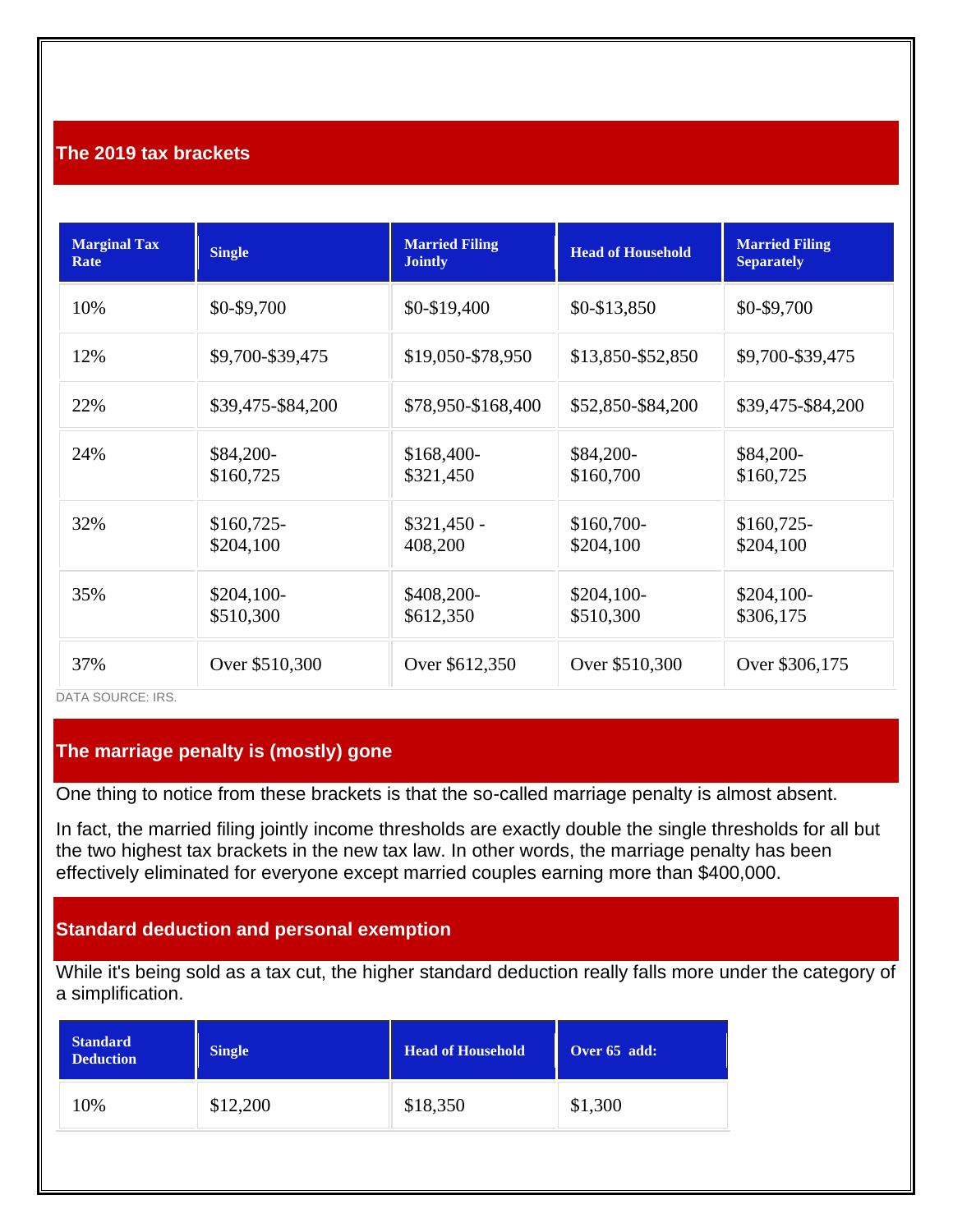# **Capital gains taxes**

The general structure of the capital gains tax system, which applies to things like stock sales and sales of other appreciated assets, isn't changing. However, there are still a few important points to know.

For starters, short-term capital gains are still taxed as ordinary income. Since the tax brackets applied to ordinary income have changed significantly, as you can see from the charts above, your short-term gains are likely taxed at a different rate than they formerly were.

Also, under the new tax law, the three capital gains income thresholds don't match up perfectly with the tax brackets. Under previous tax law, a 0% long-term capital gains tax rate applied to individuals in the two lowest marginal tax brackets, a 15% rate applied to the next four, and a 20% capital gains tax rate applied to the top tax bracket.

Instead of this type of structure, the long-term capital gains tax rate income thresholds are similar to where they would have been under the old tax law. For 2019, they are applied to maximum taxable income levels as follows:

| <b>Long-Term Capital</b><br><b>Gains Rate</b> | <b>Single Taxpayers</b> | <b>Married Filing</b><br><b>Jointly</b> | <b>Head of Household</b> | <b>Married Filing</b><br><b>Separately</b> |
|-----------------------------------------------|-------------------------|-----------------------------------------|--------------------------|--------------------------------------------|
| 0%                                            | Up to \$39,475          | Up to \$78,950                          | Up to \$52,850           | Up to \$39,475                             |
| 15%                                           | \$39,475-\$510,300      | \$78,750-<br>\$612,350                  | \$52,750-\$510,300       | $$39,475-$<br>\$306,175                    |
| 20%                                           | Over \$510,300          | Over \$612,350                          | Over \$510,300           | Over \$306,175                             |

DATA SOURCE: TAX CUTS AND JOBS ACT.

Finally, the 3.8% net investment income tax that applied to high earners remains the same and with the exact same income thresholds. If Congress is successful in repealing the Affordable Care Act, this could potentially go away, but it remains for the time being.

## **Tax breaks for parents**

Most eligible families will benefit with the expanded Child Tax Credit, which is available for qualified children under age 17. Specifically, the bill doubles the credit from \$1,000 to \$2,000, and also increases the amount of the credit that is refundable to \$1,400.

In addition, the phaseout threshold for the credit is dramatically increasing.

| <b>Tax Filing Status</b>           | <b>New Phaseout Threshold</b> |
|------------------------------------|-------------------------------|
| <b>Married Filing Jointly</b>      | \$400,000                     |
| Individuals                        | \$200,000                     |
| DATA COUDCE, TAV CUTS AND JODS ACT |                               |

DATA SOURCE: TAX CUTS AND JOBS ACT.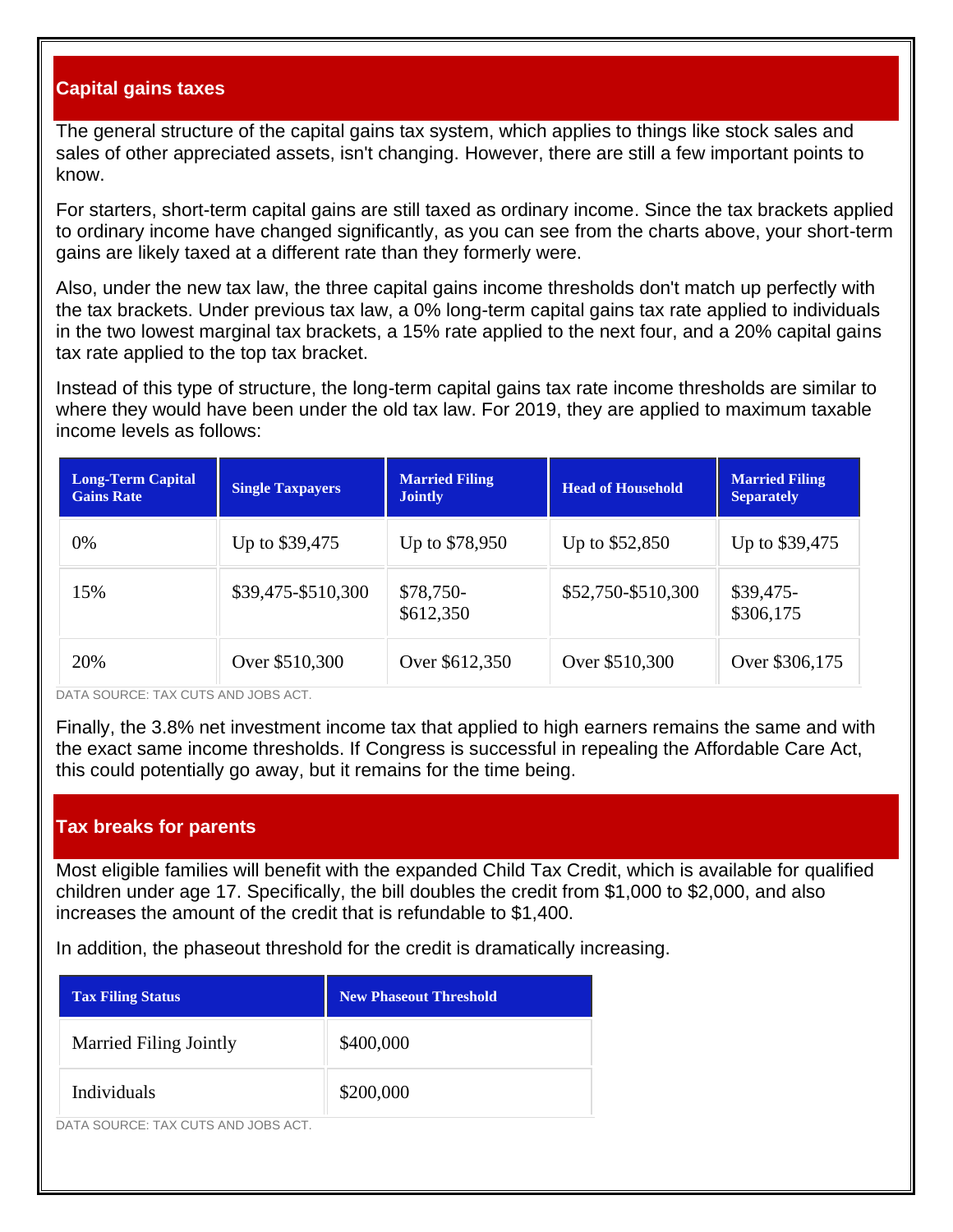If your children are 17 or older or you take care of elderly relatives, you can claim a nonrefundable \$500 credit, subject to the same income thresholds.

Furthermore, the Child and Dependent Care Credit, which allows parents to deduct qualified child care expenses, has been kept in place. This can be worth as much as \$1,050 for one child under 13 or \$2,100 for two children. Plus, up to \$5,000 of income can still be sheltered in a dependent care flexible spending account on a pre-tax basis to help make child care more affordable. You can't use both of these breaks to cover the same child care costs, but with the annual cost of child care well over \$20,000 per year for two children in many areas, it's safe to say that many parents can take advantage of the FSA *and* credit, both of which remain in place.

#### **Education tax breaks**

Earlier versions of the tax bill called for reducing or eliminating some education tax breaks, but the final version does not. Specifically, the Lifetime Learning Credit and Student Loan Interest Deduction are still in place, and the exclusion for graduate school tuition waivers survives as well.

One significant change is that the bill expands the available use of funds saved in a 529 college savings plan to include levels of education other than college. In other words, if you have children in private school, or you pay for tutoring for your child in the K-12 grade levels, you can use the money in your account for these expenses.

## **Mortgage interest, charitable contributions, and medical expenses**

These three deductions remain, but there have been slight tweaks made to each.

- First, the mortgage interest deduction can only be taken on mortgage debt of up to \$750,000, down from \$1 million currently. This only applies to mortgages taken after Dec. 15, 2017, preexisting mortgages are grandfathered in. And the interest on home equity debt can no longer be deducted at all, whereas up to \$100,000 in home equity debt could be considered.
- Next, the charitable contribution deduction is almost the same, but with two notable changes. First, taxpayers can deduct donations of as much as 60% of their income, up from a 50% cap. And donations made to a college in exchange for the right to purchase athletic tickets will no longer be deductible.
- Finally, the threshold for the medical expenses deduction has been reduced from 10% of AGI to 7.5% of AGI. In other words, if your adjusted gross income is \$50,000, you can now deduct any unreimbursed medical expenses over \$3,750, not \$5,000 as set by prior tax law. Unlike most other provisions in the bill, this is retroactive to the 2017 tax year.

## **Real Estate Tax Deduction, Sales Tax and Income Tax Deductions**

Perhaps the most controversial aspect of tax reform on the individual side was the limitation placed on the deduction for Real Estate, Sales Tax and State Income Taxes paid.

The final version of the bill keeps the deduction, but limits the total deductible amount to \$10,000, including income, sales, and property taxes.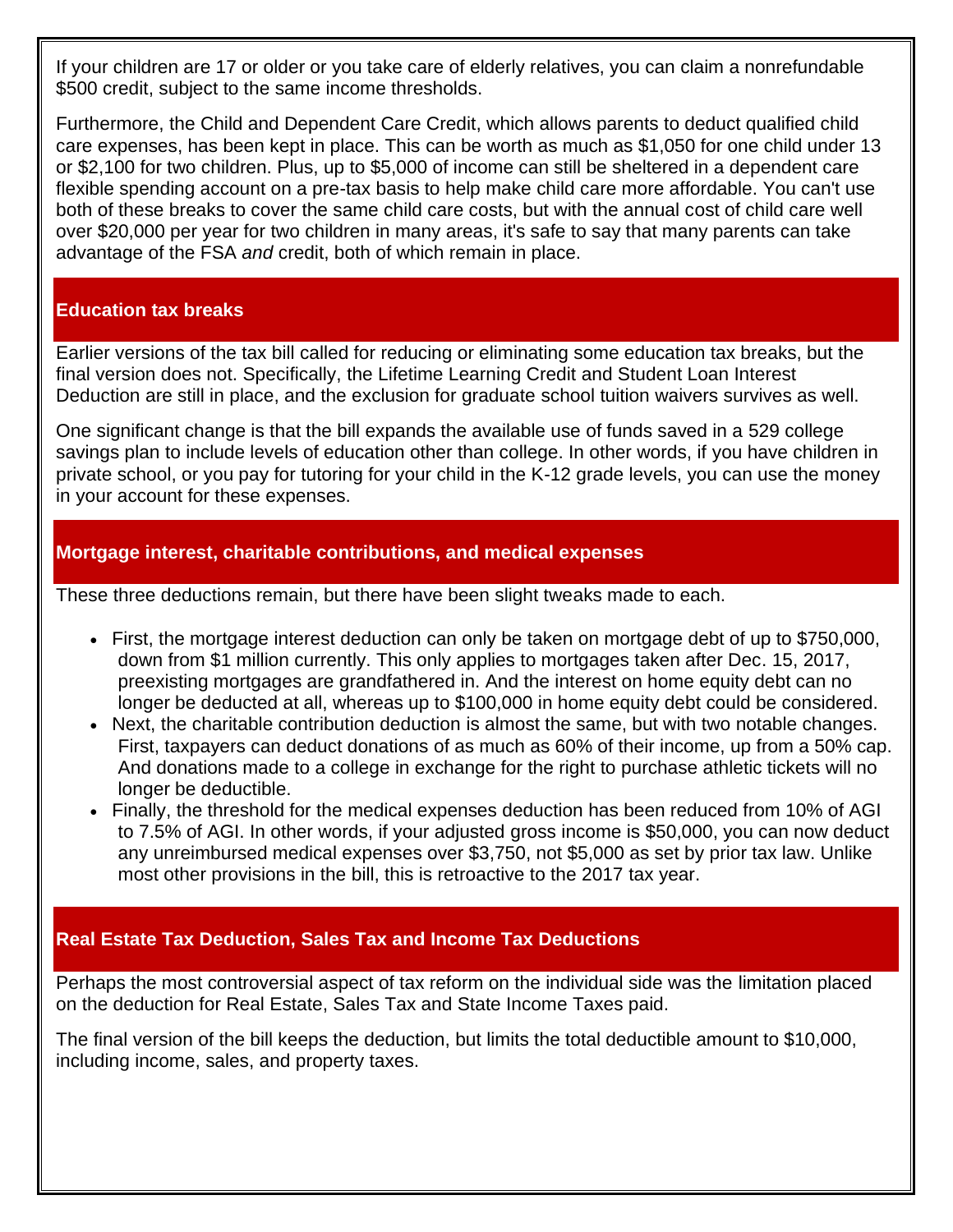#### **Alimony**

For any divorce or separation agreement executed after Jan. 1, 2018, the act provides that alimony and separate maintenance payments are not deductible by the payer spouse. It repealed the provisions that provided that those payments were includible in income by the payee spouse.

#### **Deductions that are disappearing**

While many deductions are remaining under the new tax law, there are several that didn't survive, in addition to those already mentioned elsewhere in this guide. Gone for the 2019 tax year are the deductions for:

- Casualty and theft losses (except those attributable to a federally declared disaster)
- Unreimbursed employee expenses
- Tax preparation expenses
- Other miscellaneous deductions previously subject to the 2% AGI cap
- Moving expenses
- Employer-subsidized parking and transportation reimbursement

## **Itemizing won't be worthwhile anymore for millions of households**

While we're on the topic of deductions, many of these may now be a moot point, even to taxpayers who have been using them for years. Even though most major deductions are being kept in place, the higher standard deductions will make itemizing not worthwhile for millions of households.

For example, let's say that a married couple pays \$8,000 in mortgage interest, makes \$4,000 in charitable contributions, and pays \$5,000 in state and local taxes. This adds up to \$17,000 in deductions, which when compared with the previous \$13,000 standard deduction makes itemizing look like a smart idea.

However, with the new \$24,000 standard deduction for married couples, it would no longer be worth it to itemize.

In fact, the Joint Committee on Taxation estimates that 94% of households will claim the standard deduction in 2019, up from about 70% now.

## **Healthcare Tax penalties will be going away**

Republicans were unsuccessful in their efforts to repeal the Affordable Care Act, otherwise known as Obamacare, in 2017. However, the tax reform bill repeals the individual mandate, meaning that people who don't buy health insurance will no longer have to pay a tax penalty.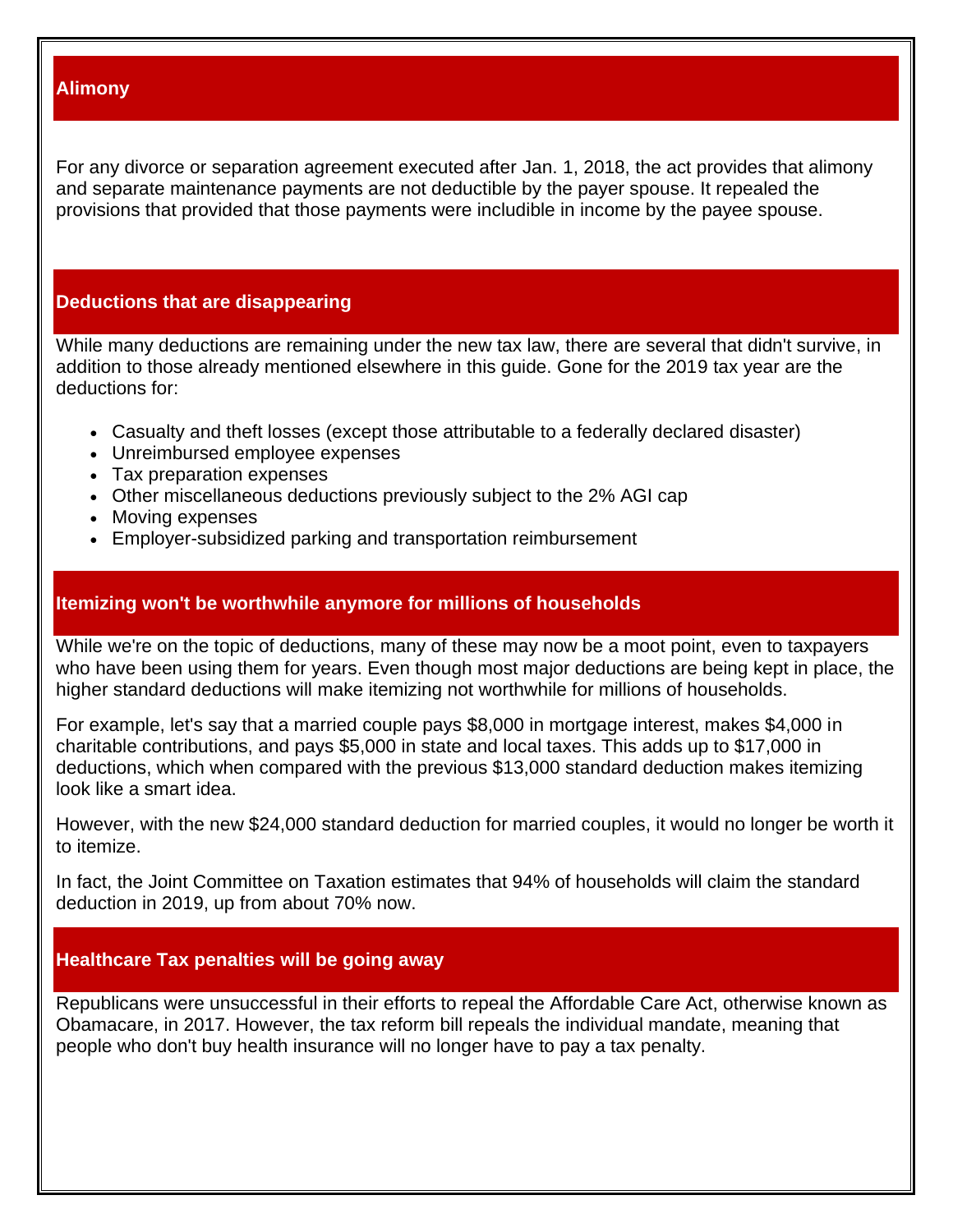## **The pass-through deduction -- does it apply to you?**

The new tax code makes a big change to the way pass-through business income is taxed. This includes income earned by sole proprietorships, LLCs, partnerships, and S corporations.

Under the new law, taxpayers with pass-through businesses like these will be able to deduct 20% of their pass-through income. In other words, if you own a small business and it generates \$100,000 in profit in 2019, you'll be able to deduct \$20,000 of it before the ordinary income tax rates are applied.

There are phaseout income limits that apply to "professional services" business owners such as lawyers, doctors, and consultants, which are set at \$157,500 for single filers and \$315,000 for passthrough business owners who file a joint return.

## **Alternative minimum tax (AMT), version 2.0**

The alternative minimum tax, or AMT, was implemented to ensure that high-income Americans paid their fair share of taxes, regardless of how many deductions they could claim. Essentially, higherincome households need to calculate their taxes twice -- once under the standard tax system and once under the AMT -- and pay whichever is higher.

The problem is that the AMT exemptions weren't initially indexed for inflation, so over time, the AMT started to apply to more and more people, including the middle class, which it was never intended to affect.

So, the tax reform bill permanently adjusts the AMT exemption amounts for inflation in order to address this problem, and makes them significantly higher initially in 2019. Here's how the AMT exemptions are changing for 2019.

| <b>Tax Filing Status</b>    | <b>2019 AMT Exemption Amount</b> |  |
|-----------------------------|----------------------------------|--|
| Single or Head of Household | \$71,700                         |  |
| Married Filing Jointly      | \$111,700                        |  |

DATA SOURCE: TAX CUTS AND JOBS ACT.

The new law raises these to \$1,020,600 million joint and \$510,300 single.

#### **The estate tax exemption**

The new tax law exempts even more households in 2019 by doubling the old exemptions. Now, for 2019, individuals get a \$11.4 million lifetime exemption and married couples get to exclude \$22.8 million. As you can probably imagine, this won't leave too many families paying the estate tax.